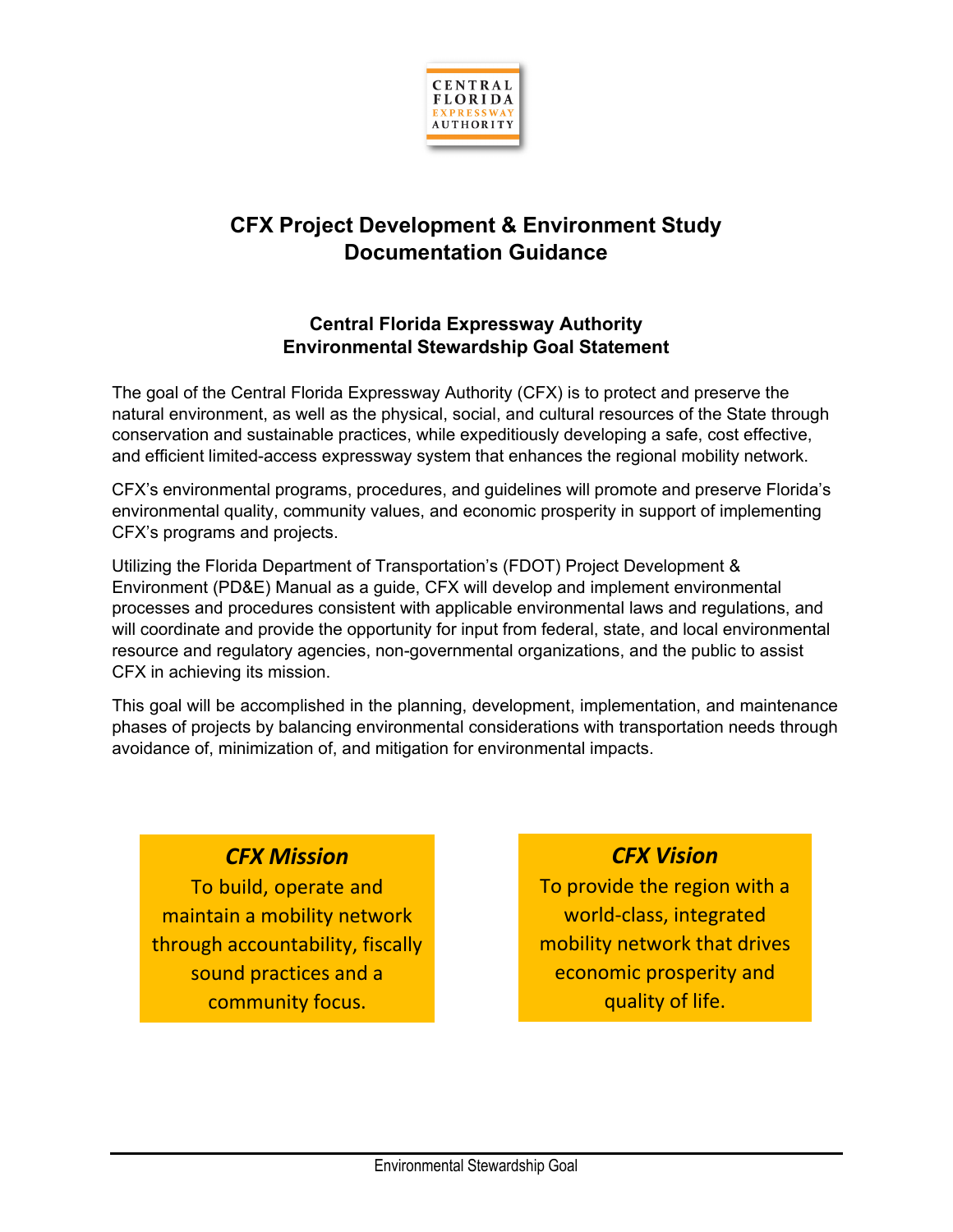

### **Table of Contents**

| 1.0 | <b>Purpose of Guidance</b>                    |   |
|-----|-----------------------------------------------|---|
| 2.0 | <b>Project Process Determination</b>          |   |
| 3.0 | <b>Process / Documentation Requirements</b>   | 2 |
| 4.0 | <b>Completing CFX Environmental Documents</b> |   |
| 5.0 | <b>Public Involvement</b>                     |   |
| 6.0 | Permitting                                    |   |

#### **Attachments**

Non-Major Action Checklist Level 1 PEIR Level 2 PEIR Project Re-Evaluation Document

#### **Abbreviations**

CFX – Central Florida Expressway Authority FDEP – Florida Department of Environmental Protection FDOT – Florida Department of Transportation FHWA – Federal Highway Administration NEPA – National Environmental Policy Act NMA – Non-Major Action Checklist PD&E – Project Development & Environment PEIR – Project Environmental Impact Report PER – Preliminary Engineering Report T&E – Threatened and Endangered USCG – United States Coast Guard USACE – United States Army Corps of Engineers WMD – Water Management District

#### **References**

FDOT PD&E Manual The 2020 Florida Statutes - Section 339.155(5)(b)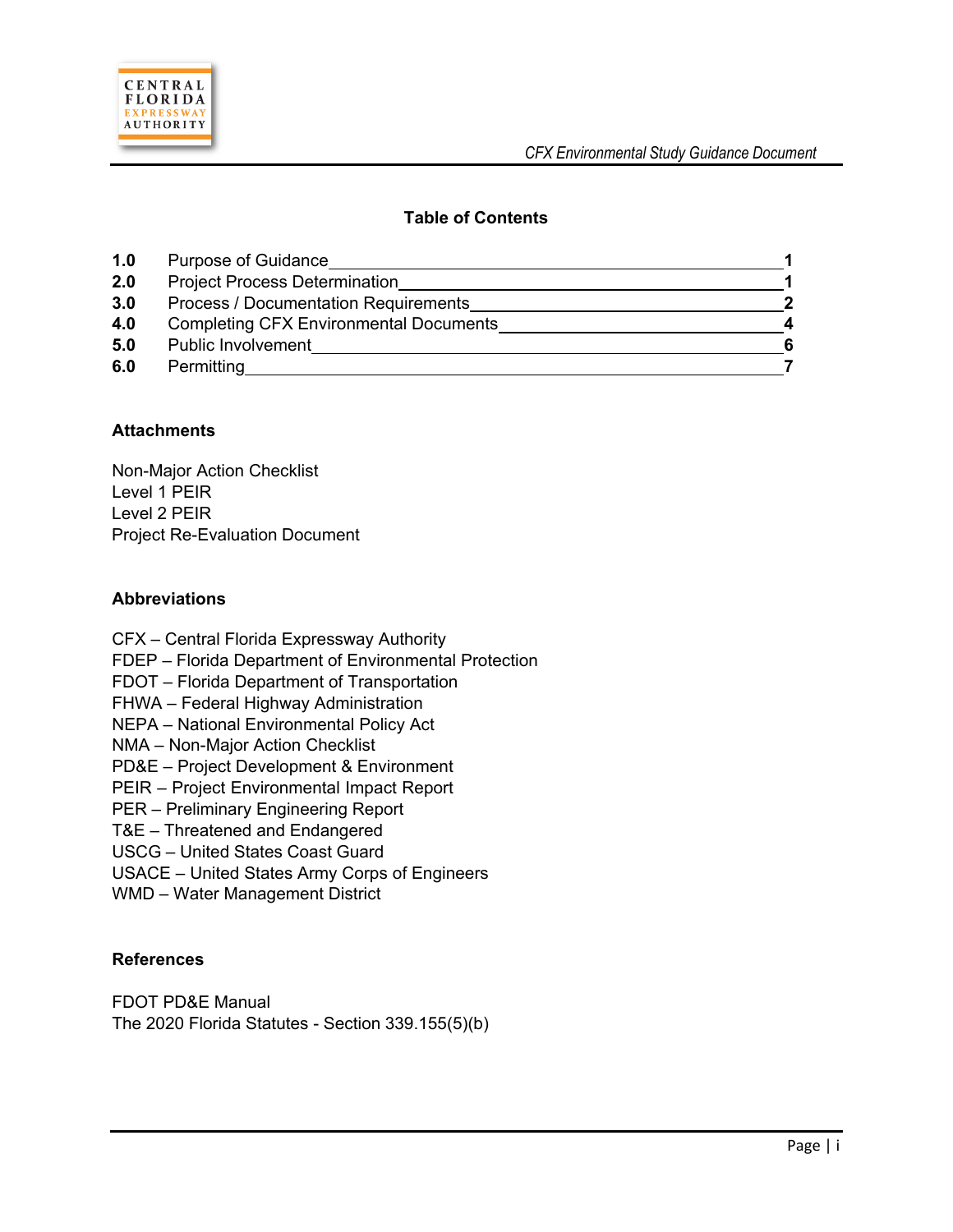

## **1.0 Purpose of Guidance**

This guidance is meant for use by Central Florida Expressway Authority (CFX) Project Managers, environmental staff, and environmental practitioners who conduct work on behalf of CFX. The intent of this procedure is to create a more defined, but expanded, documentation classification structure for projects in lieu of FDOT's two-level classification. This procedure proposes a three-level classification consisting of: Non-Major Action Checklist; Level 1 Project Environmental Impact Report (PEIR); and Level 2 PEIR. Project re-evaluations are also addressed and discussed below. The three classification levels are designed to better distinguish straight forward, low-impact projects from more complex, higher-impact projects that require more in-depth analysis, agency coordination, and a longer project schedule.

The process outlined herein is CFX's procedure for complying with applicable federal and state laws and regulations and, for specific projects and/or partnerships, the *National Environmental Policy Act (NEPA) of 1969, Title 42 United States Code (U.S.C.) § 4321, et seq. This quidance* provides project managers a framework for the consistent development of analysis, technical studies, environmental documents, and re-evaluations for transportation projects (collectively known as PD&E studies) to achieve compliance with federal and state laws, regulations, and requirements. Except where identified below, CFX's processes will adhere to the most-current FDOT PD&E Manual, and all documentation will be prepared for compliance with applicable federal and state laws and regulations.

### **2.0 Project Process Determination**

In most instances, the CFX Project Manager will determine the project process before each project begins and will communicate the expected level of analysis and documentation to the document preparers. Projects that receive federal funding (generally partnership projects) or require federal action should follow the NEPA process, including environmental analyses, public involvement, and documentation. For projects that are not federally funded but involve the FDOT, the CFX Project Manager should coordinate with FDOT and follow the FDOT's PD&E process manual as appropriate. FDOT involvement could include, but is not limited to, the following: CFX projects that connect directly to a FDOT facility, a project footprint within the FDOT's existing right-of-way, or other FDOT permitting requirements.

This process is illustrated in the following flowchart: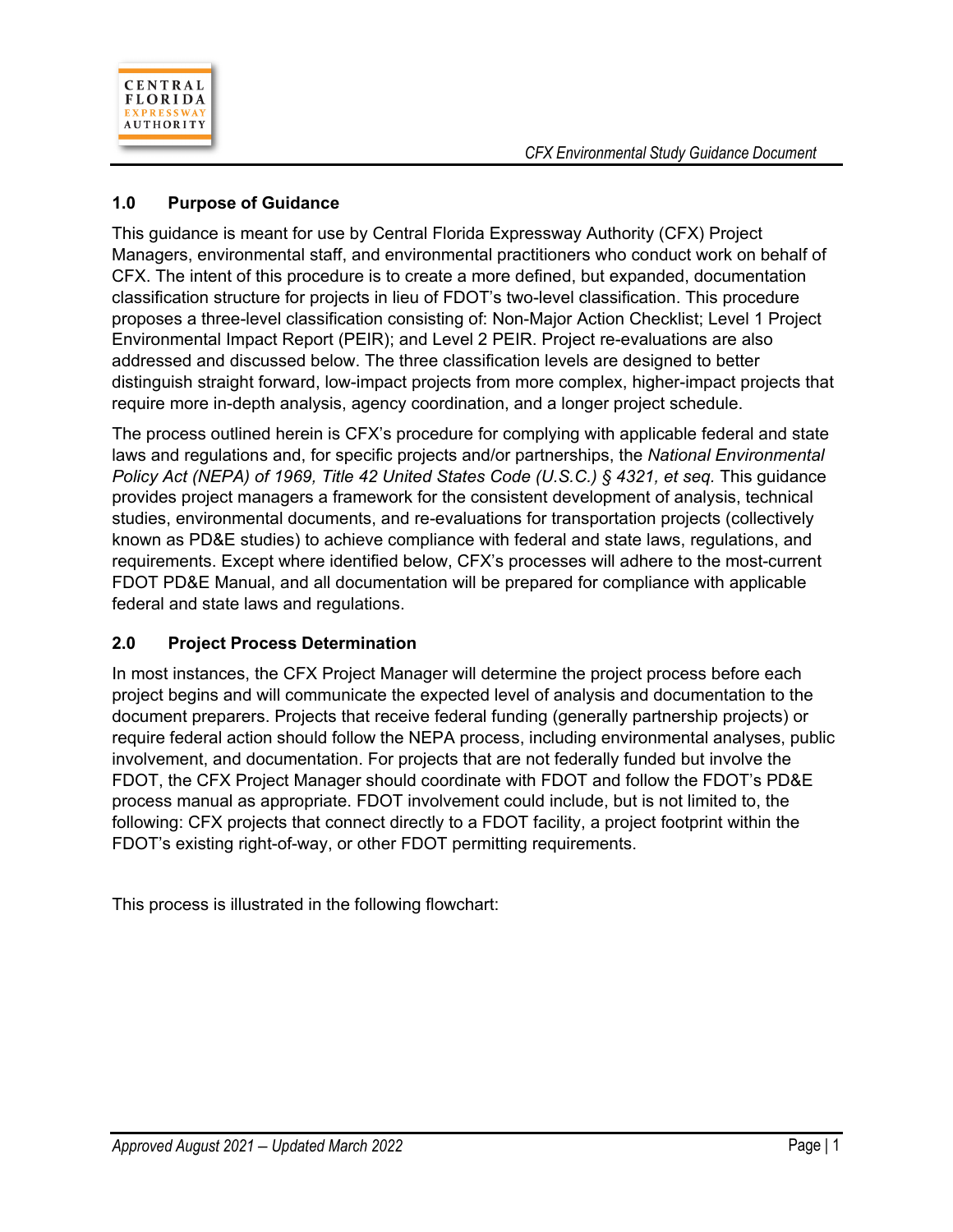

#### **MINIMUM REQUIREMENTS FRAMEWORK**



### **3.0 Process / Documentation Requirements**

The following guidance is to be followed for those projects that are wholly CFX funded and do not require FDOT involvement.

The environmental documentation required depends upon both the scope of the project and the anticipated impacts to natural and cultural resources, along with the expected right-of-way impacts and the anticipated level of public involvement needed. Table 1 presents a list of example, but not complete, projects to guide the decision-making process in project environmental documentation requirements. The CFX Project Manager will ascertain on a project-by-project basis the degree of each screening criteria and determine the appropriate documentation based on the anticipated impacts.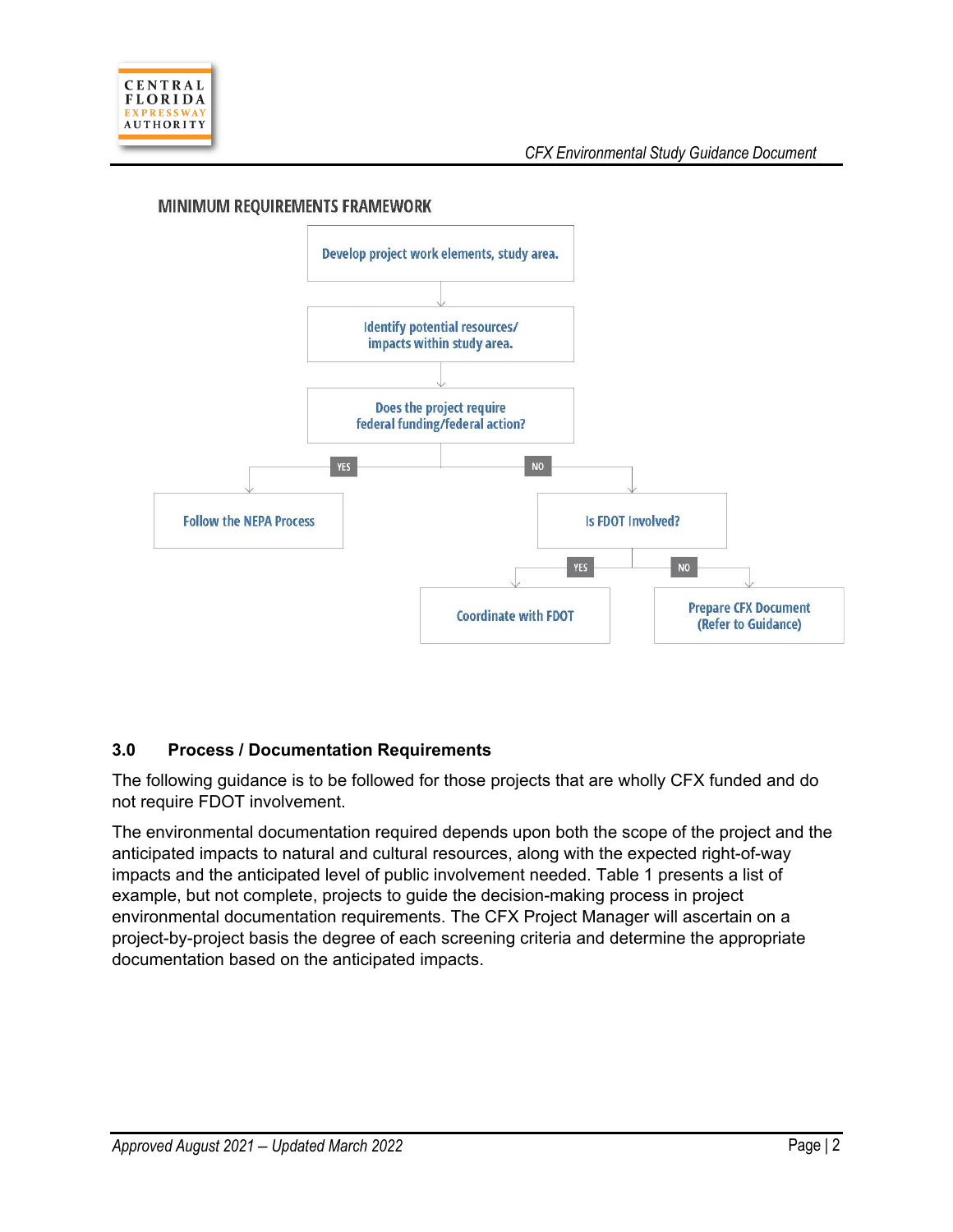

| avie 1. Litvironinental Documentation Requirements for OFA-Funded Frojects<br><b>Example Projects</b>                                                                                                                                                                                                                                                                                                                                                                                                                                                                                                                                                                                                                                                                                                  | <b>Right of</b><br>Way<br><b>Acquisition</b><br><b>Required</b> | <b>Public</b><br>Involvement<br><b>Required</b>                                                                                                                                                             | T&E<br><b>Species</b><br><b>Impacts</b><br>Anticipated | Type of<br><b>Document</b><br>to<br>Prepare               | <b>Typical</b><br><b>Duration</b> | Signature<br><b>Authority</b>                                                                                              |
|--------------------------------------------------------------------------------------------------------------------------------------------------------------------------------------------------------------------------------------------------------------------------------------------------------------------------------------------------------------------------------------------------------------------------------------------------------------------------------------------------------------------------------------------------------------------------------------------------------------------------------------------------------------------------------------------------------------------------------------------------------------------------------------------------------|-----------------------------------------------------------------|-------------------------------------------------------------------------------------------------------------------------------------------------------------------------------------------------------------|--------------------------------------------------------|-----------------------------------------------------------|-----------------------------------|----------------------------------------------------------------------------------------------------------------------------|
| Modification of existing<br>pond<br>Service of/maintenance<br>to utility installations<br>such as fiber optic,<br>water, etc.<br>Landscaping<br>Installation of fencing,<br>signs, pavement<br>markings, traffic signals,<br>ITS device, DMS/VMS<br>where no substantial<br>land acquisition or<br>traffic disruption will<br>occur<br>Deployment of<br>electronics to improve<br>efficiency or safety of a<br>surface transportation<br>system or to enhance<br>security or passenger<br>convenience (e.g.,<br>wrong way detectors)<br>Highway safety or traffic<br>operations<br>improvement projects,<br>including the installation<br>of ramp metering<br>control devices and<br>lighting<br>Milling and Resurfacing -<br>if no Threatened &<br>Endangered (T&E)<br>Species impacts<br>anticipated | None                                                            | Not<br>Generally<br>Required<br>However, if<br>PM<br>determines<br>that a<br>sensitive<br>community<br>issue exists<br>that requires<br>a public<br>meeting,<br>elevate the<br>project to a<br>Level 1 PEIR | None                                                   | Non-<br><b>Major</b><br><b>Action</b><br><b>Checklist</b> | 1 to 2<br>Months                  | Include all three:<br>1. CFX GEC<br>Document<br>Preparer<br>2. Director of<br>Engineering<br>3. Chief of<br>Infrastructure |

### **Table 1: Environmental Documentation Requirements for CFX-Funded Projects**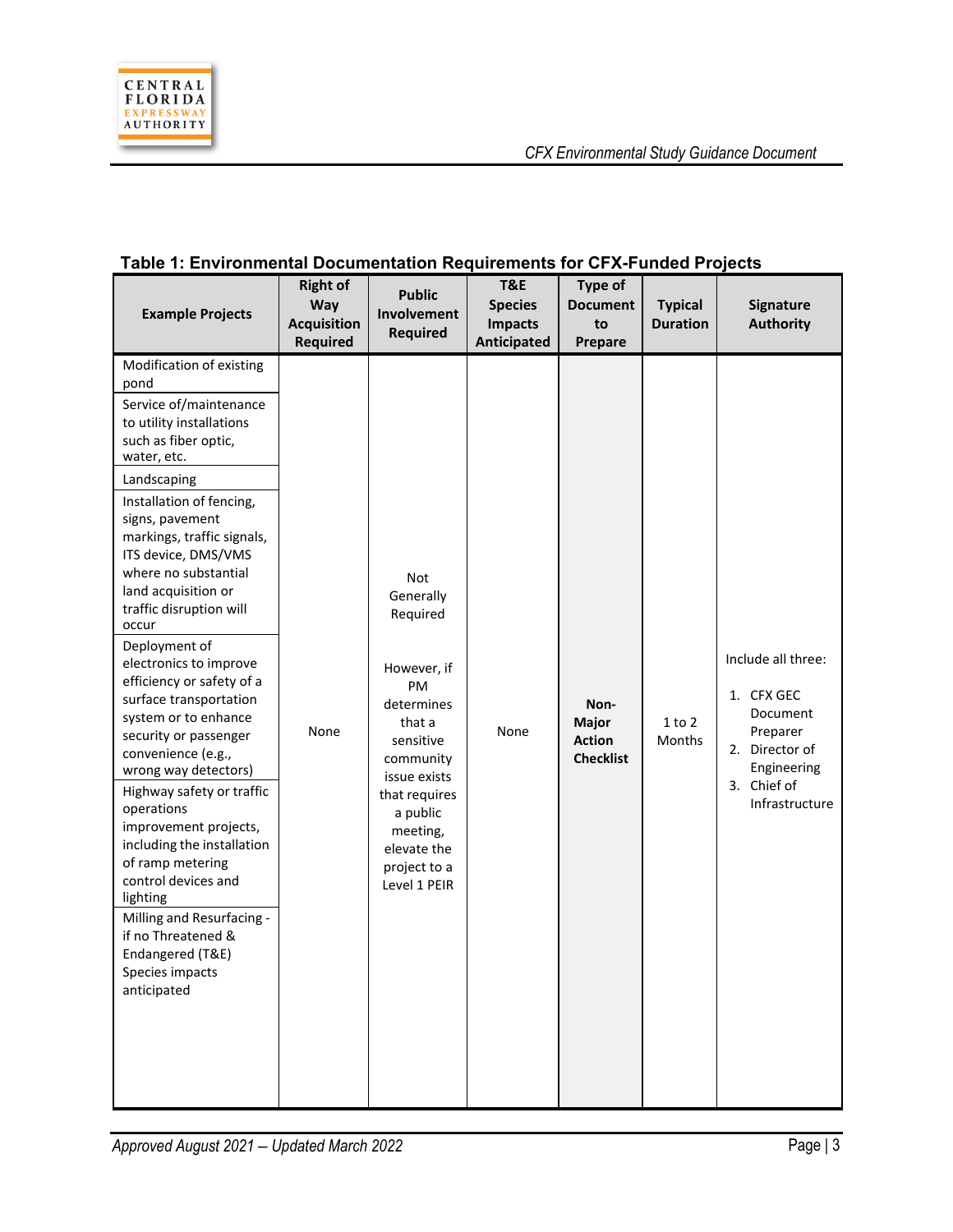

| <b>Example Projects</b>                                                                                  | <b>Right of</b><br>Way<br><b>Acquisition</b><br><b>Required</b> | <b>Public</b><br>Involvement<br><b>Required</b> | <b>T&amp;E</b><br><b>Species</b><br><b>Impacts</b><br>Anticipated | Type of<br><b>Document</b><br>to<br>Prepare | <b>Typical</b><br><b>Duration</b> | <b>Signature</b><br><b>Authority</b>                             |  |  |  |  |  |  |  |  |  |  |  |  |  |  |  |  |  |  |  |  |                               |
|----------------------------------------------------------------------------------------------------------|-----------------------------------------------------------------|-------------------------------------------------|-------------------------------------------------------------------|---------------------------------------------|-----------------------------------|------------------------------------------------------------------|--|--|--|--|--|--|--|--|--|--|--|--|--|--|--|--|--|--|--|--|-------------------------------|
| <b>Expansion of existing</b><br>pond                                                                     |                                                                 |                                                 |                                                                   |                                             |                                   |                                                                  |  |  |  |  |  |  |  |  |  |  |  |  |  |  |  |  |  |  |  |  |                               |
| Ramp Widening                                                                                            |                                                                 |                                                 |                                                                   |                                             |                                   |                                                                  |  |  |  |  |  |  |  |  |  |  |  |  |  |  |  |  |  |  |  |  |                               |
| Milling and Resurfacing -<br>if minor Threatened &<br>Endangered (T&E)<br>Species impacts<br>anticipated | Minor<br>(for some<br>projects                                  | Yes.<br>Public                                  | Minor                                                             | Level 1<br><b>PEIR</b>                      | $3$ to $6$<br>Months              | Include all three:<br>1. Consultant<br>Document<br>Preparer      |  |  |  |  |  |  |  |  |  |  |  |  |  |  |  |  |  |  |  |  |                               |
| Mainline Widening -<br>with minor R/W impacts                                                            | none)                                                           | Meeting(s)                                      |                                                                   |                                             |                                   | 2.<br>Director of<br>Engineering                                 |  |  |  |  |  |  |  |  |  |  |  |  |  |  |  |  |  |  |  |  |                               |
| New Interchange - with<br>minor R/W impacts                                                              |                                                                 |                                                 |                                                                   |                                             |                                   |                                                                  |  |  |  |  |  |  |  |  |  |  |  |  |  |  |  |  |  |  |  |  | 3. Chief of<br>Infrastructure |
| Interchange<br>Modification - with<br>minor R/W impacts                                                  |                                                                 |                                                 |                                                                   |                                             |                                   |                                                                  |  |  |  |  |  |  |  |  |  |  |  |  |  |  |  |  |  |  |  |  |                               |
| <b>Mainline Widening</b>                                                                                 |                                                                 |                                                 |                                                                   |                                             |                                   | Include all three:                                               |  |  |  |  |  |  |  |  |  |  |  |  |  |  |  |  |  |  |  |  |                               |
| New Interchange                                                                                          |                                                                 | Yes.                                            |                                                                   |                                             |                                   | 1. Consultant                                                    |  |  |  |  |  |  |  |  |  |  |  |  |  |  |  |  |  |  |  |  |                               |
| Interchange<br>Modification                                                                              | Major                                                           | Public<br>Meeting(s)                            | Major                                                             | Level 2<br><b>PEIR</b>                      | 9 to 18<br>months                 | Document<br>Preparer                                             |  |  |  |  |  |  |  |  |  |  |  |  |  |  |  |  |  |  |  |  |                               |
| New Alignment                                                                                            |                                                                 | and Public<br>Hearing                           |                                                                   |                                             |                                   | 2. Chief<br>of<br>Infrastructure<br>3. CFX Executive<br>Director |  |  |  |  |  |  |  |  |  |  |  |  |  |  |  |  |  |  |  |  |                               |

### **Table 1: Environmental Documentation Requirements for CFX-Funded Projects**

### Project Re-Evaluations

Project re-evaluations are to be developed in the event a project document has been previously approved (signed). Re-evaluations are required once the original approved project document is over one year old with no advancement to the design phase. Re-evaluations are also required if there are design changes that alter the expected level of impact (even if the change is minor), or there are changes in permitting requirements, policies, or procedures that require documentation.

## **4.0 Completing CFX Environmental Documents**

Most sections of each environmental document form consist of standard project information (e.g., project name / project description) and statements of facts (e.g., public meeting date). The following guidance is provided to assist the document preparer in completing each form and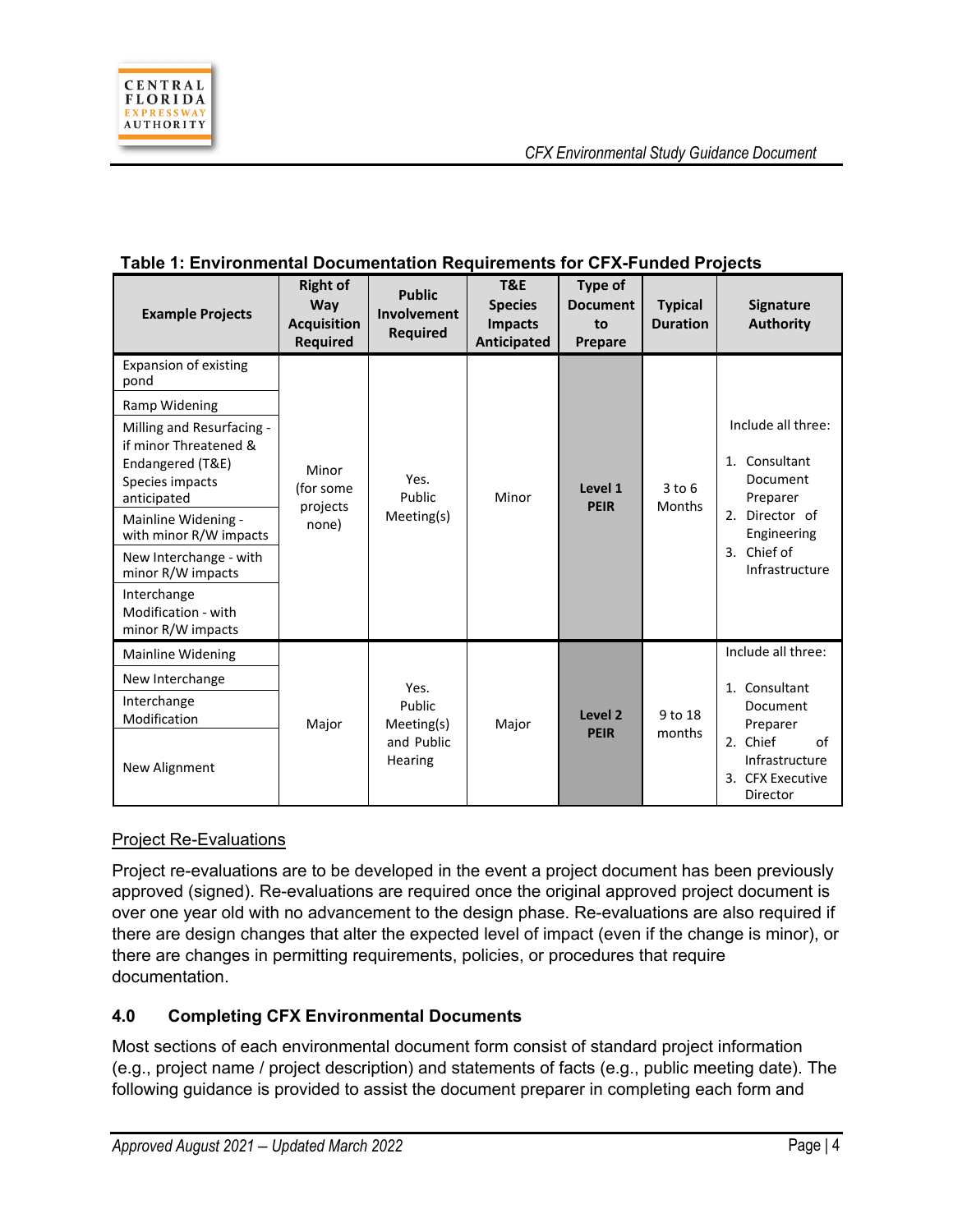

identifying the necessary background documents required for each report. In addition, the CFX processes will adhere to the FDOT PD&E Manual, and all documentation should reference the most-current FDOT PD&E Manual and shall be prepared in compliance with applicable federal and state laws and regulations.

## *4.1 Completing the Non-Major Action Checklist*

Sections 1 and 2 include general information and the project description.

#### Section 3 – Evaluation

This section provides a checklist to evaluate the potential impacts of the project. If any item is marked "Yes," then CFX must determine whether additional evaluation or a Level 1 PEIR will be necessary. Consideration should be given to potential permitting requirements and regulatory coordination needs. If all answers are "No," and the project type is not defined in Section 339.155(5)(b), Florida Statutes as a major transportation improvement, the project is considered a Non-Major Action (NMA). The NMA Checklist form is signed by the appropriate designees and filed in the project file.

### *4.2 Completing the Level 1 and 2 PEIR Forms*

While the implementation of the Level 1 PEIR and Level 2 PEIR are, respectively, designed to better separate straight forward, low-impact projects from more complex, higher-impact projects that require more in-depth analysis, agency coordination, and a longer project schedule, the completion of each form is generally similar. Section 1 of the PEIR Forms includes the project description and purpose and need. The following considerations should be followed when completing subsequent sections of the Level 1 and 2 PEIR forms.

#### Section 2 – Environmental Analysis

Consider the following when completing the form:

- If the impact is substantial, mark the "Yes" column with an "X".
- If the impact is not substantial, mark the "No" column with an "X".
	- $\circ$  "No substantial impacts" means the issue/resource is present and considered as potentially involved with the project. The project impact may range from none to substantial. The form should include a reference to the attachment containing supporting information.
- If the impact is enhanced, mark the "Enhance" column with an "X".
	- o "Enhance" means the project has improvements or benefits to the issue/resource. The form should include a reference to the attachment containing supporting information.
- If the issue/resource is not involved, mark the "No Inv" column with an "X".
	- $\circ$  "No involvement" means the environmental issue/resource in question is not part of or in any way involved with the project. If an issue/resource is marked "No Inv", no supporting documentation is needed.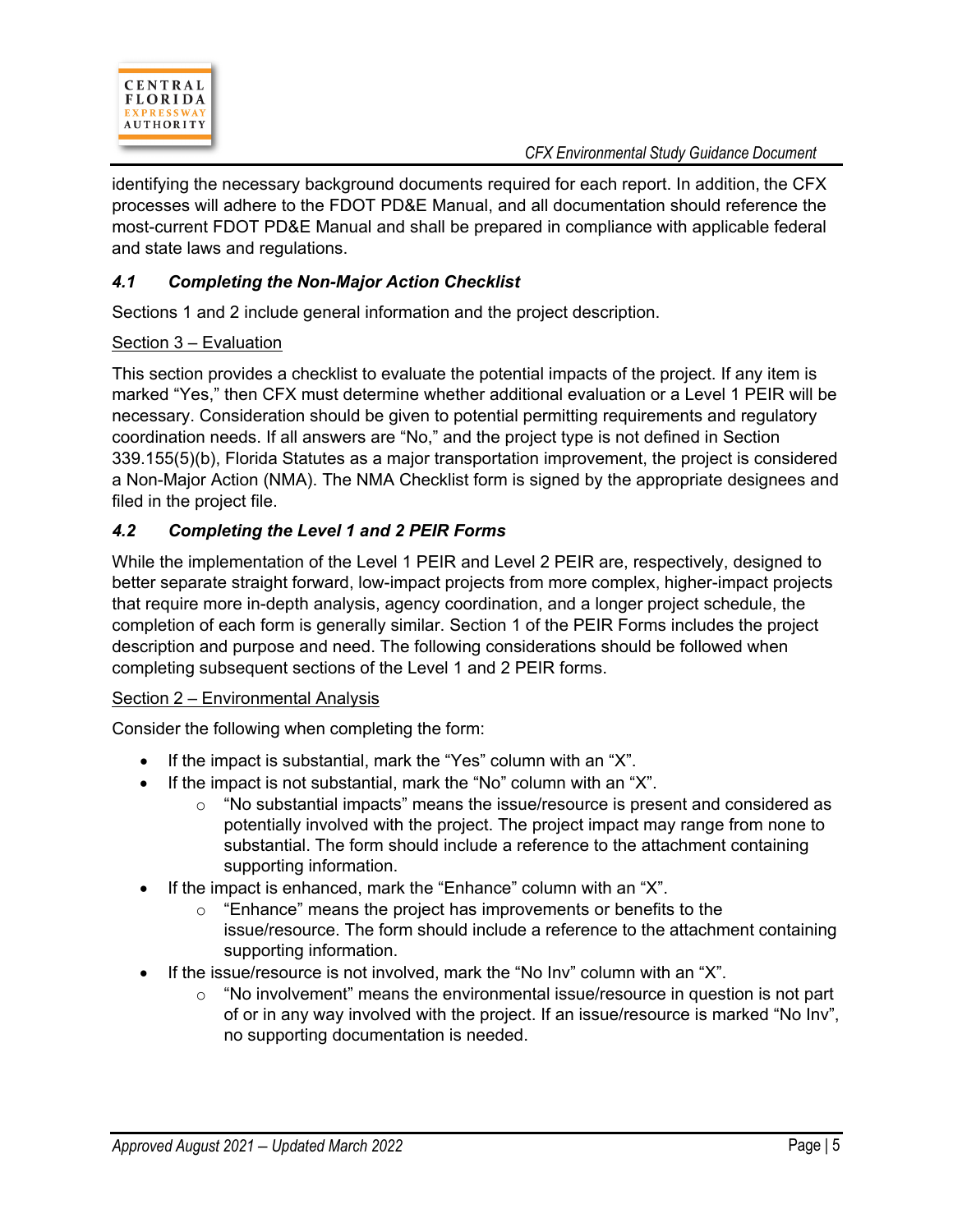### Section 3 – Anticipated Permits

In general, it will be assumed that a Level 1 PIER will require less-complex permitting than a Level 2 PIER. However, if a permit is anticipated, provide sufficient information for use by permitting agencies. For example, if a USACE permit is anticipated, a summary of the impact and proposed mitigation should be included in the section with supporting information included as an attachment. This information may be used to develop permit applications or other regulatory requests following completion of the document.

### Section 4 – Engineering Analysis

This section should summarize the findings of the engineering analysis contained in the Preliminary Engineering Report (PER).

#### Section 5 – Commitments

This section discusses all commitments made on the project prior to and during the PD&E phase.

### *4.3 Completing the Project Re-Evaluation*

#### Section 2 – Changes in Proposed Action and Environmental Impacts

In this section, describe the changes to the proposed project that have been made since the approval of the environmental document and the resulting impacts. The types of changes that should be identified here include substantial changes to the proposed design, such as modifications to intersections or interchanges, bridge or culvert changes, stormwater management, right-of-way modifications, or a change in control of access. Changes in the study area, detours or other traffic control measures, or environmental conditions (such as a newly listed threatened or endangered species) should also be discussed. If there are no changes to the proposed project or resulting impacts, include a brief statement to that effect.

### **5.0 Public Involvement**

The intent of public involvement is to engage and inform the public, including property owners, tenants, business owners and operators, public officials and agencies, facility users, interested individuals, and special interest groups, during the development of transportation projects. Early and continuous public involvement provides CFX an opportunity to understand potential issues/impacts early in the project development process so they can be considered and solutions determined prior to the final design phase.

While public involvement is an on-going process, activities are most prevalent during the PD&E phase. This coordination allows the public to provide input in transportation decisions resulting in the development of transportation systems that meet community needs and desires. Through public involvement, CFX can gain insight into an affected community and use this knowledge to evaluate the sociocultural effects of the project alternatives. Another important objective of this outreach is to engage other agencies and public entities to facilitate in identifying, evaluating,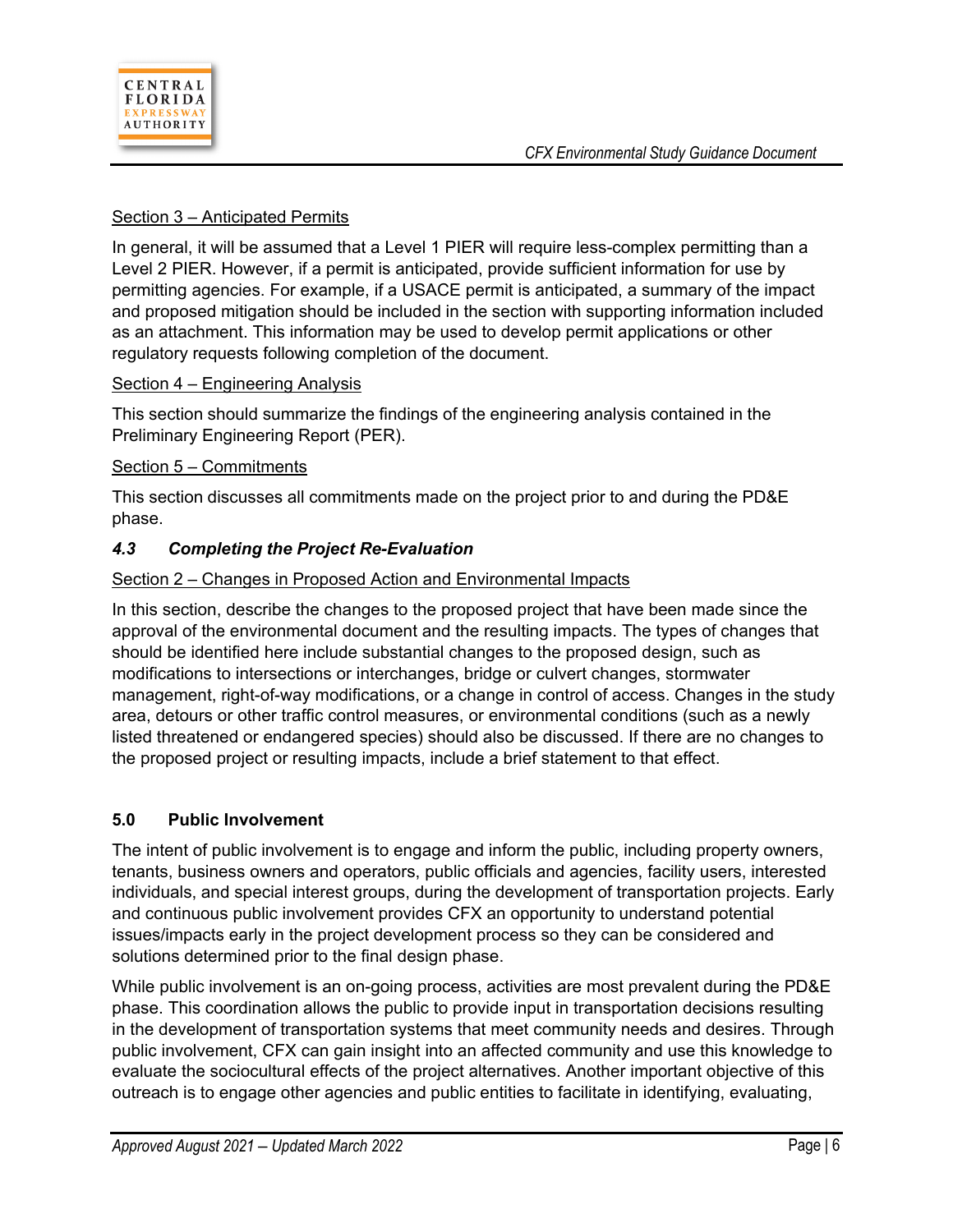

and addressing the potential project effects on the surrounding community. Public involvement, in conjunction with other sources of data, plays an essential role in the assessment of the social, economic, environmental, and right-of-way impact effects of transportation projects.

Public involvement and participation is encouraged for all projects. However, the amount and required type of meeting/hearing varies.

- NMA Projects Public Involvement not typically required.
- Level 1 PEIR Public Involvement generally includes some type of public meeting.
- Level 2 PEIR Public Involvement includes public meetings and a public hearing.
- Re-Evaluation Dependent upon the amount of change (project scope and/or impact) from that disclosed in the original environmental document.

### **6.0 Permitting**

Regardless of project funding source, environmental permits may be required. Permitting is conducted by multiple federal and state agencies under various regulatory authorities. Both the state and federal permitting programs have established various permit types based on specific impact thresholds and/or activity types. For transportation projects, anticipated environmental permits are documented as a part of discussion and coordination with the resource agency charged with regulating the activity. The most recent version of the FDOT PD&E Manual shall be consulted to determine the types of permits required for each project and should be coordinated directly with each respective agency. Decisions should be documented in the environmental document and project file, and appropriately addressed through incorporation into the final design contract documents.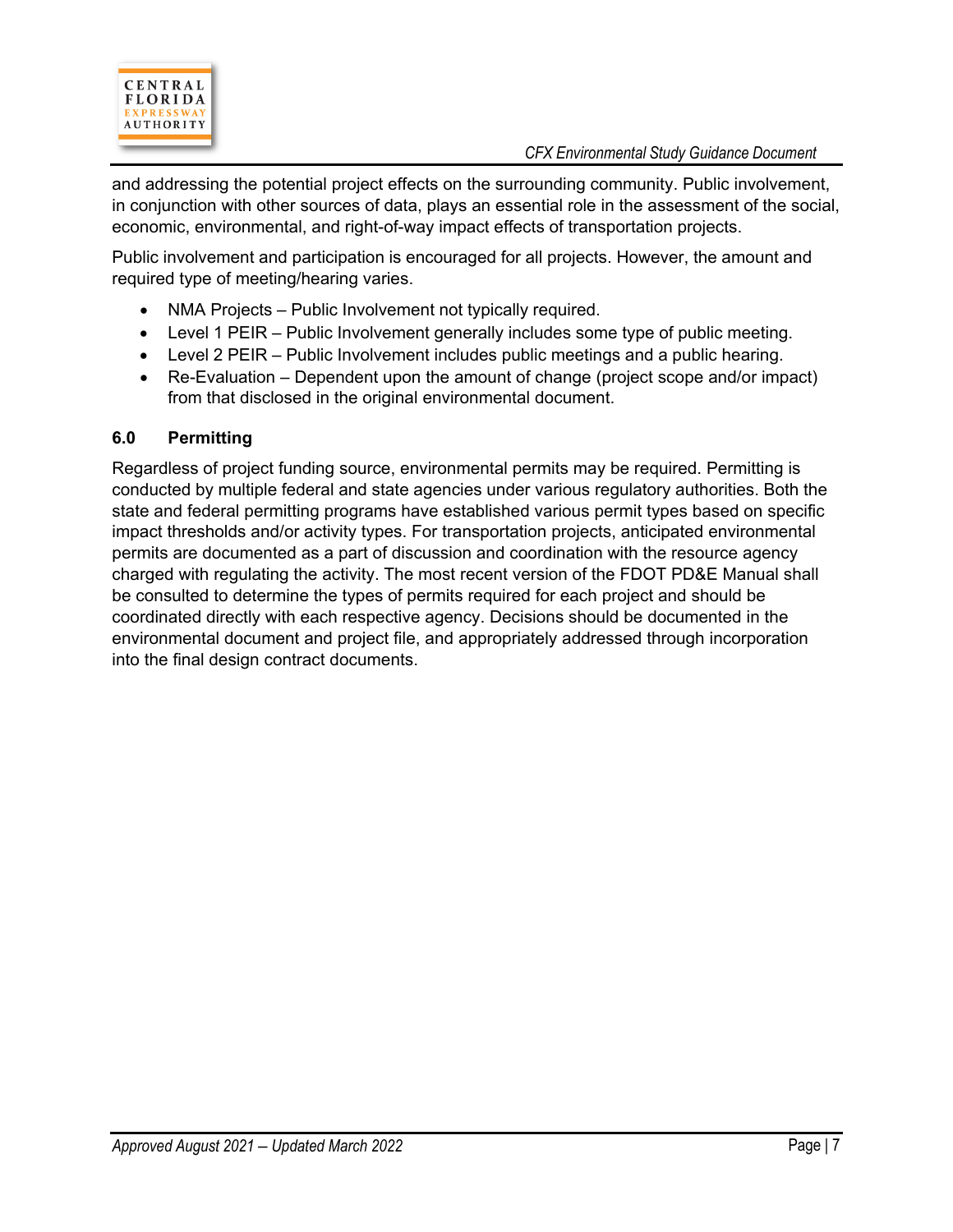

## **1.0 General Information**

| <b>Project Name:</b>                                |  |
|-----------------------------------------------------|--|
| <b>Project Limits:</b>                              |  |
| County:                                             |  |
| CFX Project Number /<br><b>CFX Contract Number:</b> |  |

## **2.0 Project Description**

## **3.0 Evaluation**

|                                                                                                                                                                        | YES | <b>NO</b> |
|------------------------------------------------------------------------------------------------------------------------------------------------------------------------|-----|-----------|
| 1. Will the project cause adverse impacts to local traffic patterns,<br>property access, community cohesiveness, or planned<br>community growth or land use patterns?  |     |           |
| 2. Will the project cause adverse impacts to air, noise, or water?                                                                                                     |     |           |
| 3. Will the project cause adverse impacts to wetlands requiring a<br>federal/404 permit?                                                                               |     |           |
| 4. Will the project cause adverse impacts to navigation requiring<br>a federal permit?                                                                                 |     |           |
| 5. Will the project result in a Minimal or Significant<br><b>Encroachment* to floodplains?</b>                                                                         |     |           |
| 6. Will the project affect federally endangered or threatened<br>species or their critical habitat?                                                                    |     |           |
| 7. Will the project require more than minor amounts of right-of-<br>way and result in any residential or non-residential<br>displacements?                             |     |           |
| 8. Are there state-owned conservation lands being acquired in<br>the project area subject to review and approval by the<br><b>Acquisition and Restoration Council?</b> |     |           |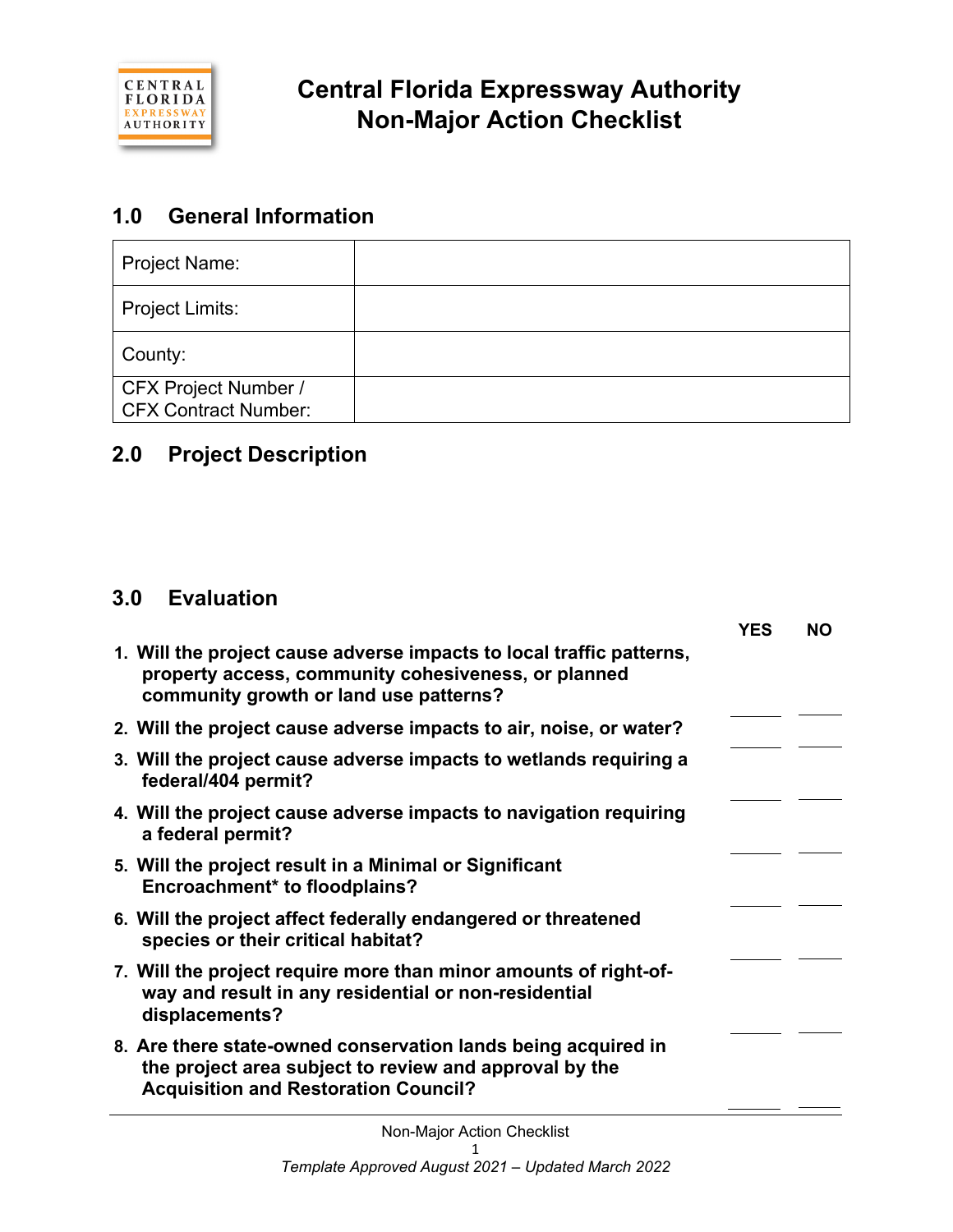

# **Central Florida Expressway Authority Non-Major Action Checklist**

| 9. Are properties protected under Chapter 267, F.S., adversely<br>affected as determined in consultation with the Florida<br><b>Division of Historical Resources?</b>                                          | YFS |  |
|----------------------------------------------------------------------------------------------------------------------------------------------------------------------------------------------------------------|-----|--|
| 10. Does the project have known contamination sites which would<br>have more than a minimal impact to design, right-of-way, or<br>construction activities once assessed and can't be avoided or<br>remediated? |     |  |
| 11. Will the project have substantial controversy on environmental<br>grounds?                                                                                                                                 |     |  |
| 12. Is public outreach required?                                                                                                                                                                               |     |  |
| *See FDOT PD&E Manual for Further Information                                                                                                                                                                  |     |  |

### **IF ALL ANSWERS ARE NO, THE PROJECT IS A NON-MAJOR ACTION (SIGN BELOW AND RETAIN THIS FORM IN PROJECT FILE)**

**IF ANY ITEM IS MARKED YES, EVALUATE WHETHER A LEVEL 1 OR LEVEL 2 PROJECT ENVIRONMENTAL IMPACT REPORT (PEIR) WILL BE NECESSARY AND DENOTE IN THE APPROPRIATE BOX (SIGN BELOW AND RETAIN THIS FORM IN PROJECT FILE).**



This project has been developed without regard to race, color, national origin, age, sex, religion, disability, or family status. This checklist is the environmental document for a Non-Major Action. Supporting documents, if any, are included in the project file.

This project is not defined in Section 339.155(5)(b) of the Florida Statutes as a major transportation improvement (increasing the capacity of a facility through the addition of new lanes or providing new access to a limited-access facility or construction of a facility in a new location) and, based upon this project evaluation, it has been determined that the project is a Non-Major Action.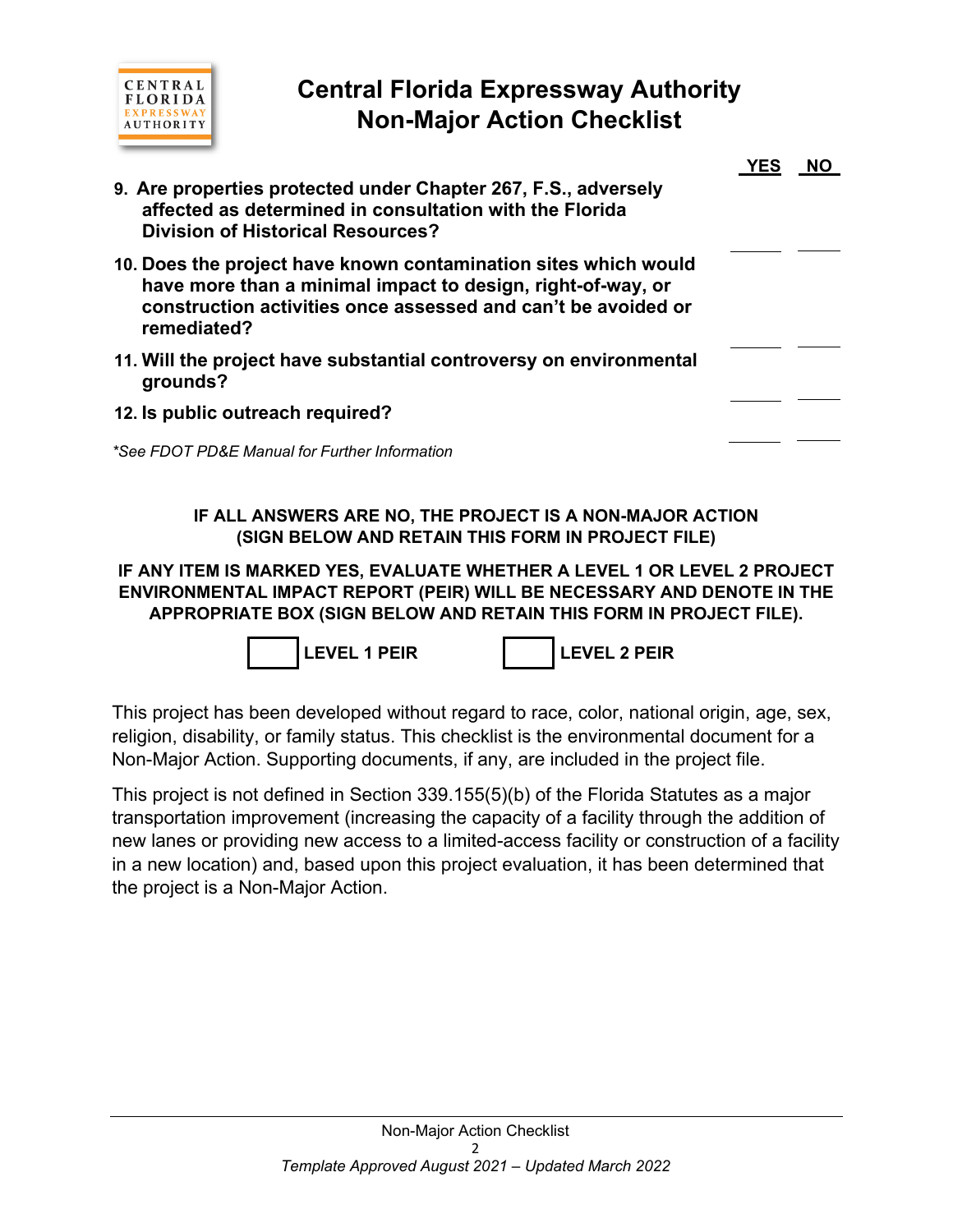

# **Central Florida Expressway Authority Non-Major Action Checklist**

Date:

*CFX General Engineering Consultant Name and Title*

 $\overline{\phantom{a}}$  Date:  $\overline{\phantom{a}}$ 

Date:

*CFX Director or Manager of Engineering or CFX Engineering Project Manager*

*CFX Chief of Infrastructure*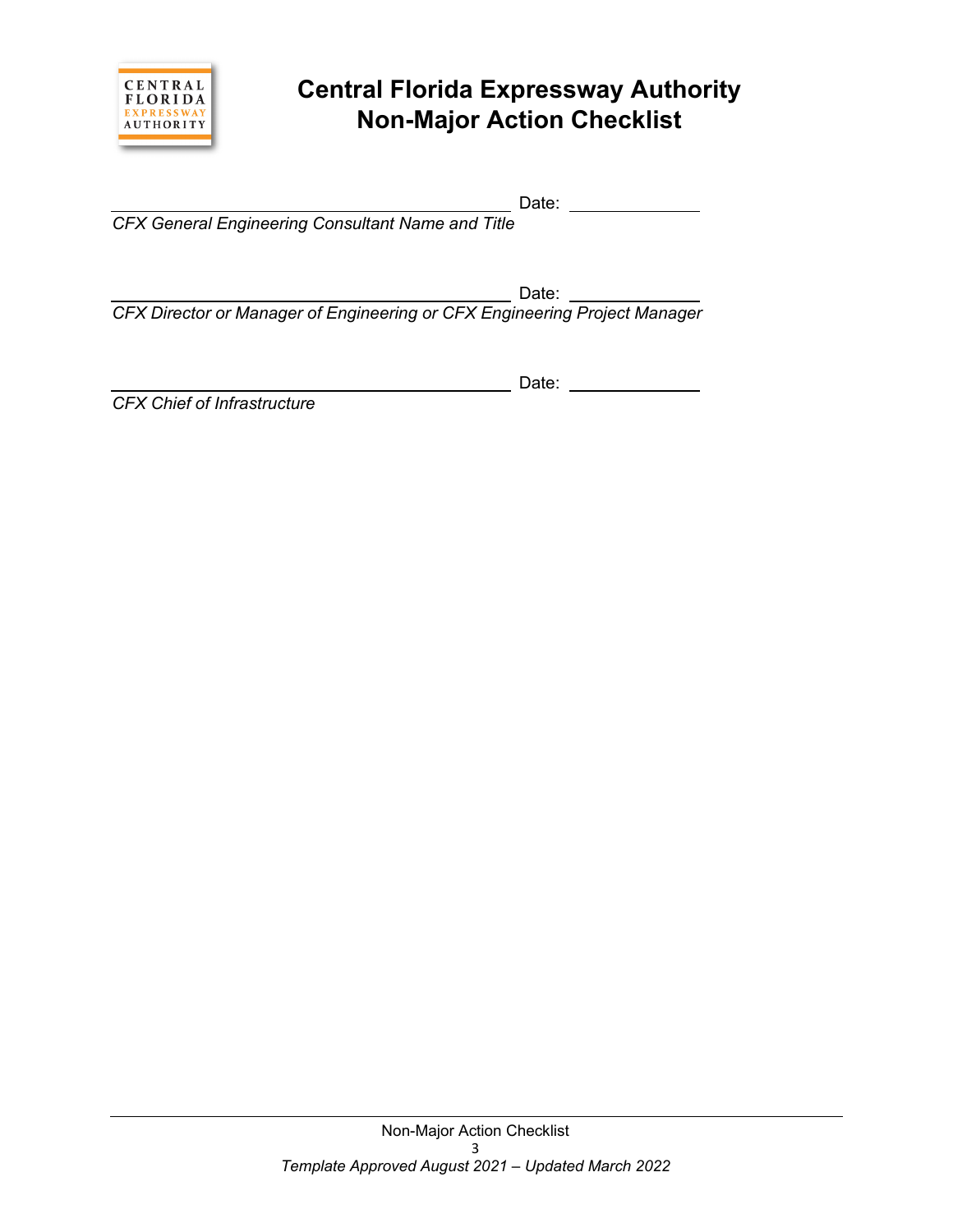

## **1.0 Project Description and Purpose and Need:**

## **a. Project Information**

| Project Name:                                              |  |
|------------------------------------------------------------|--|
| Project Limits:                                            |  |
| County:                                                    |  |
| <b>CFX Project Number /</b><br><b>CFX Contract Number:</b> |  |

## **b. Proposed Improvements:**

## **c. Purpose and Need:**

## **2.0 Environmental Analysis**

| <b>Issues/Resources</b>     | <b>Substantial Impacts?*</b> |     |         |        | <b>Supporting</b><br>Information** |
|-----------------------------|------------------------------|-----|---------|--------|------------------------------------|
|                             | Yes                          | No. | Enhance | No Inv |                                    |
| A. Social and               |                              |     |         |        |                                    |
| <b>Economic</b>             |                              |     |         |        |                                    |
| 1. Social                   |                              |     |         |        |                                    |
| 2. Economic                 |                              |     |         |        |                                    |
| 3. Land Use Changes         |                              |     |         |        |                                    |
| 4. Mobility                 |                              |     |         |        |                                    |
| 5. Aesthetic Effects        |                              |     |         |        |                                    |
| 6. Relocation Potential     |                              |     |         |        |                                    |
|                             |                              |     |         |        |                                    |
| <b>B. Cultural</b>          |                              |     |         |        |                                    |
| 1. Historic Sites/Districts |                              |     |         |        |                                    |
| 2. Archaeological Sites     |                              |     |         |        |                                    |
| 3. Recreational Areas and   |                              |     |         |        |                                    |
| <b>Protected Lands</b>      |                              |     |         |        |                                    |
|                             |                              |     |         |        |                                    |
| <b>C. Natural</b>           |                              |     |         |        |                                    |
| 1. Wetlands and other       |                              |     |         |        |                                    |
| <b>Surface Waters</b>       |                              |     |         |        |                                    |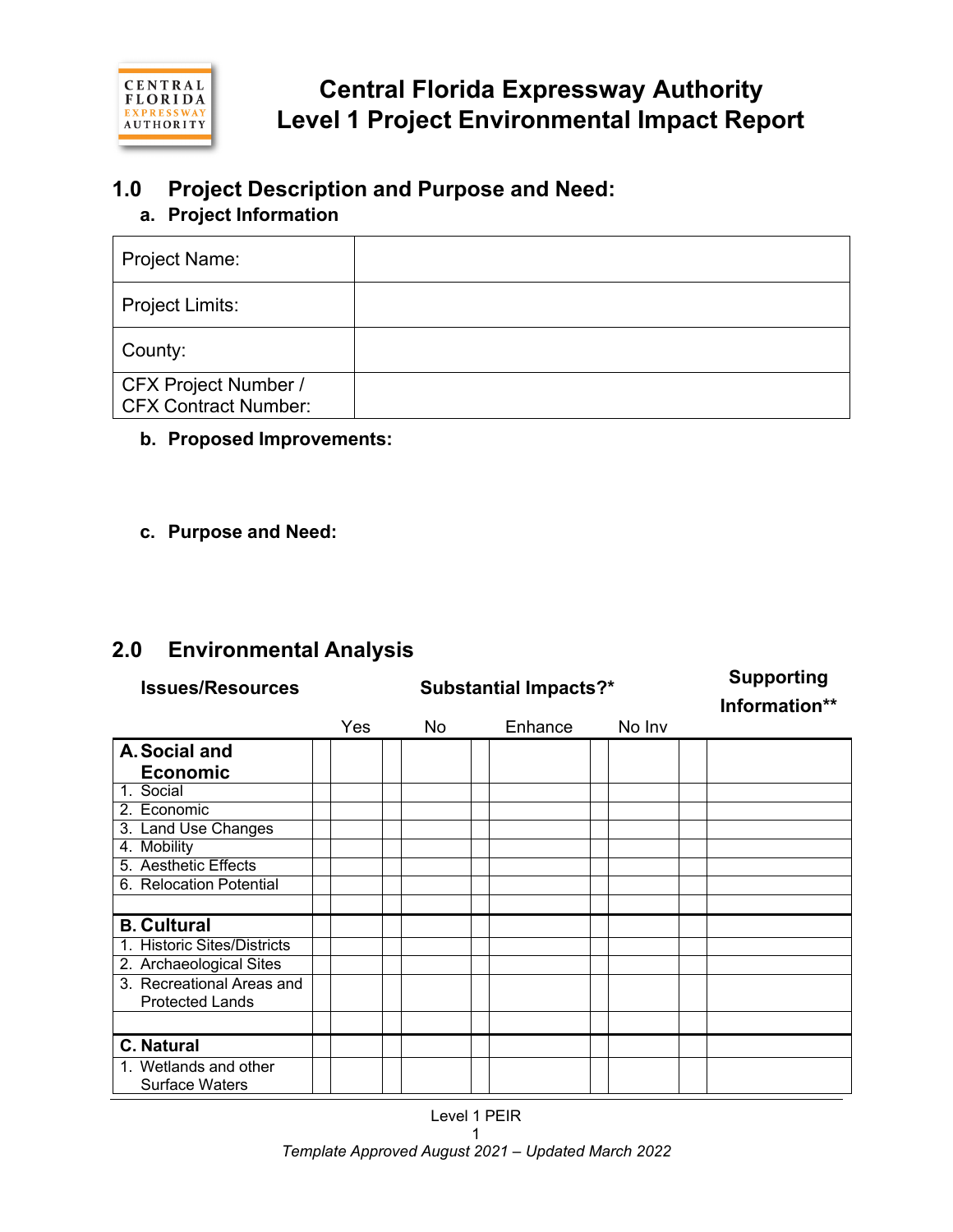

# **Central Florida Expressway Authority Level 1 Project Environmental Impact Report**

| <b>Issues/Resources</b>                                  | <b>Substantial Impacts?*</b> |     |  |    | <b>Supporting</b><br>Information** |        |  |
|----------------------------------------------------------|------------------------------|-----|--|----|------------------------------------|--------|--|
|                                                          |                              | Yes |  | No | Enhance                            | No Inv |  |
| 2. Aquatic Preserves and<br><b>Outstanding FL Waters</b> |                              |     |  |    |                                    |        |  |
| 3. Water Resources                                       |                              |     |  |    |                                    |        |  |
| 4. Wild and Scenic Rivers                                |                              |     |  |    |                                    |        |  |
| 5. Floodplains                                           |                              |     |  |    |                                    |        |  |
| 6. Coastal Barrier<br><b>Resources</b>                   |                              |     |  |    |                                    |        |  |
| 7. Protected Species and<br>Habitat                      |                              |     |  |    |                                    |        |  |
| 8. Essential Fish Habitat                                |                              |     |  |    |                                    |        |  |
|                                                          |                              |     |  |    |                                    |        |  |
| D. Physical                                              |                              |     |  |    |                                    |        |  |
| 1. Highway Traffic Noise                                 |                              |     |  |    |                                    |        |  |
| 2. Air Quality                                           |                              |     |  |    |                                    |        |  |
| 3. Contamination                                         |                              |     |  |    |                                    |        |  |
| 4. Utilities and Railroads                               |                              |     |  |    |                                    |        |  |
| 5. Construction                                          |                              |     |  |    |                                    |        |  |
| 6. Bicycles and<br>Pedestrians                           |                              |     |  |    |                                    |        |  |
| 7. Navigation                                            |                              |     |  |    |                                    |        |  |

| Substantial Impacts - Quick Definitions |                           |  |         |                              |  |  |
|-----------------------------------------|---------------------------|--|---------|------------------------------|--|--|
|                                         | Yes:   Substantial Impact |  |         | Enhance: Enhancement         |  |  |
| No:                                     | No Substantial Impact     |  | No Inv: | Issue absent, no involvement |  |  |

*\*See FDOT PD&E Manual for Further Information.*

*\*\*Supporting information is documented in the referenced attachment(s).*

### **3.0 Anticipated Permits**

- 404 Dredge and Fill Permit- *(USACE or FDEP 404)*
- Nationwide/General Permit- *(USACE or FDEP 404)*
- \_\_ Bridge Permit- USCG
- Environmental Resource Permit *(FDEP or WMD)*
- <u>Other Communications</u>

For guidance on ensuring sufficient information for permitting agencies is included see Section 6 of CFX's PD&E Documentation Guidance.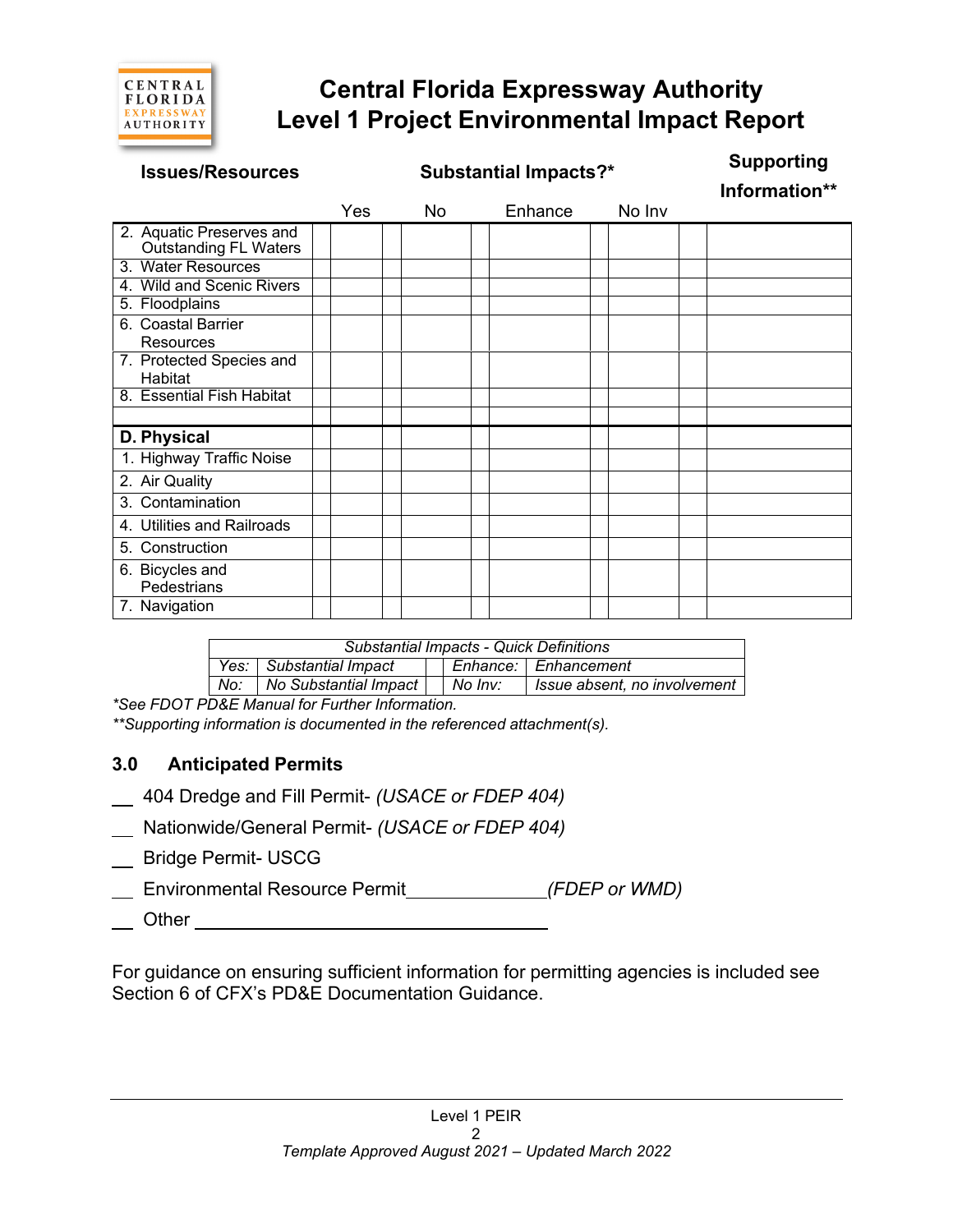

# **4.0 Engineering Analysis**

**5.0 Commitments**

## **6.0 Selected Alternative**

## **7.0 Public Involvement**

- 1. A public meeting is not required.
- 2. A public meeting will be held on (insert date). This draft document is publicly available and comments can be submitted to (insert entity) until (insert date) Contact Information:

Name: Title: Central Florida Expressway Authority 4974 ORL Tower Road Orlando, Florida 32807 Phone: (xxx) xxx-xxxx Email Address:

- 3. A public meeting was held on (insert date) and a meeting summary is available.
- 4. An opportunity for a public meeting was afforded and was documented on (insert date).
- 5. Other public engagement opportunity(ies) provided:

# **8.0 Approval of Final Document**

This project has been developed without regard to race, color, national origin, age, sex, religion, disability, or family status.

The final Level 1 PEIR reflects consideration of the Planning Development and Environment Study and Public Involvement.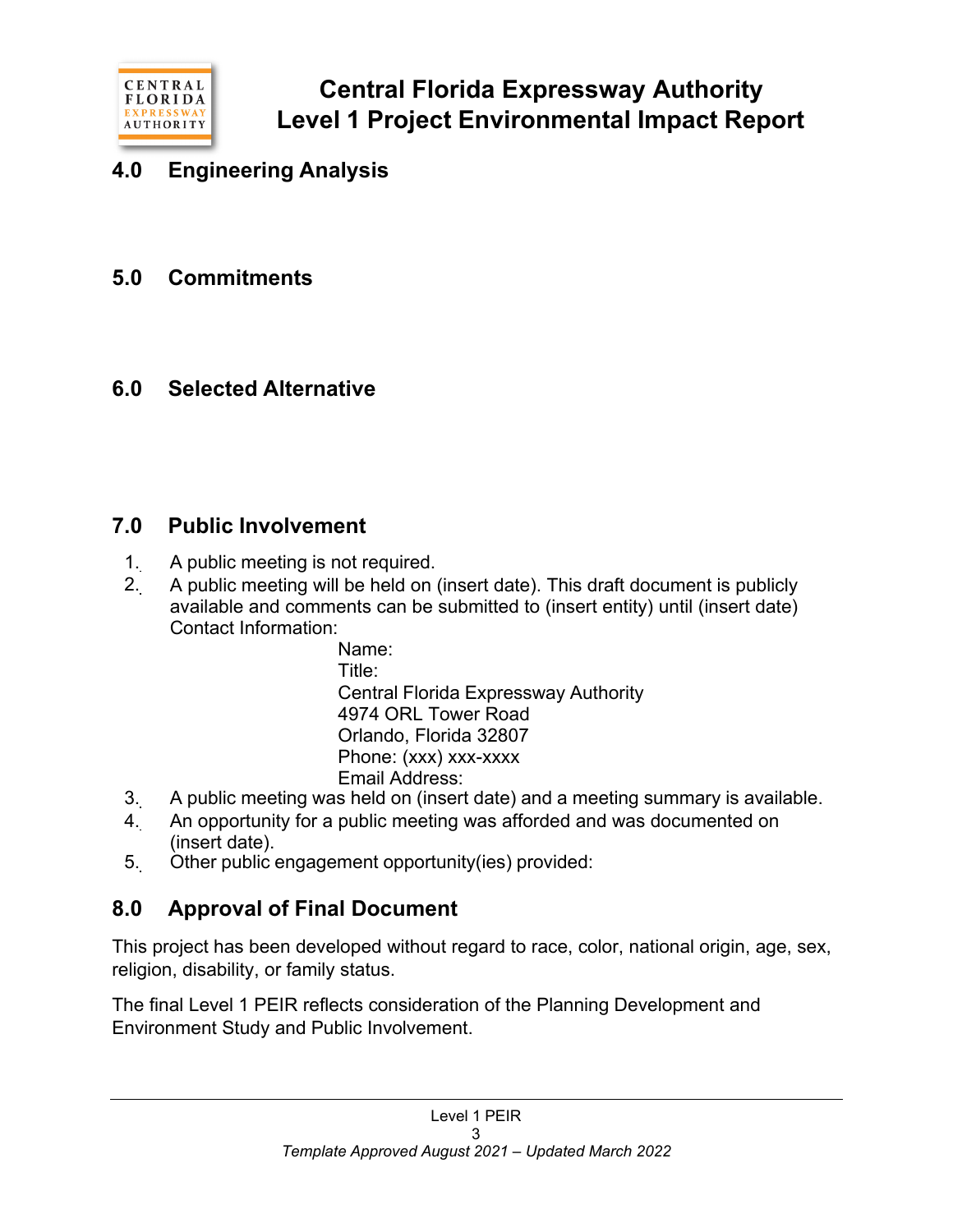

# **Central Florida Expressway Authority Level 1 Project Environmental Impact Report**

Date:

| <b>Consultant Document Preparer Name and Title</b> |       |  |
|----------------------------------------------------|-------|--|
| <b>CFX Director of Engineering</b>                 | Date: |  |
| <b>CFX Chief of Infrastructure</b>                 | Date: |  |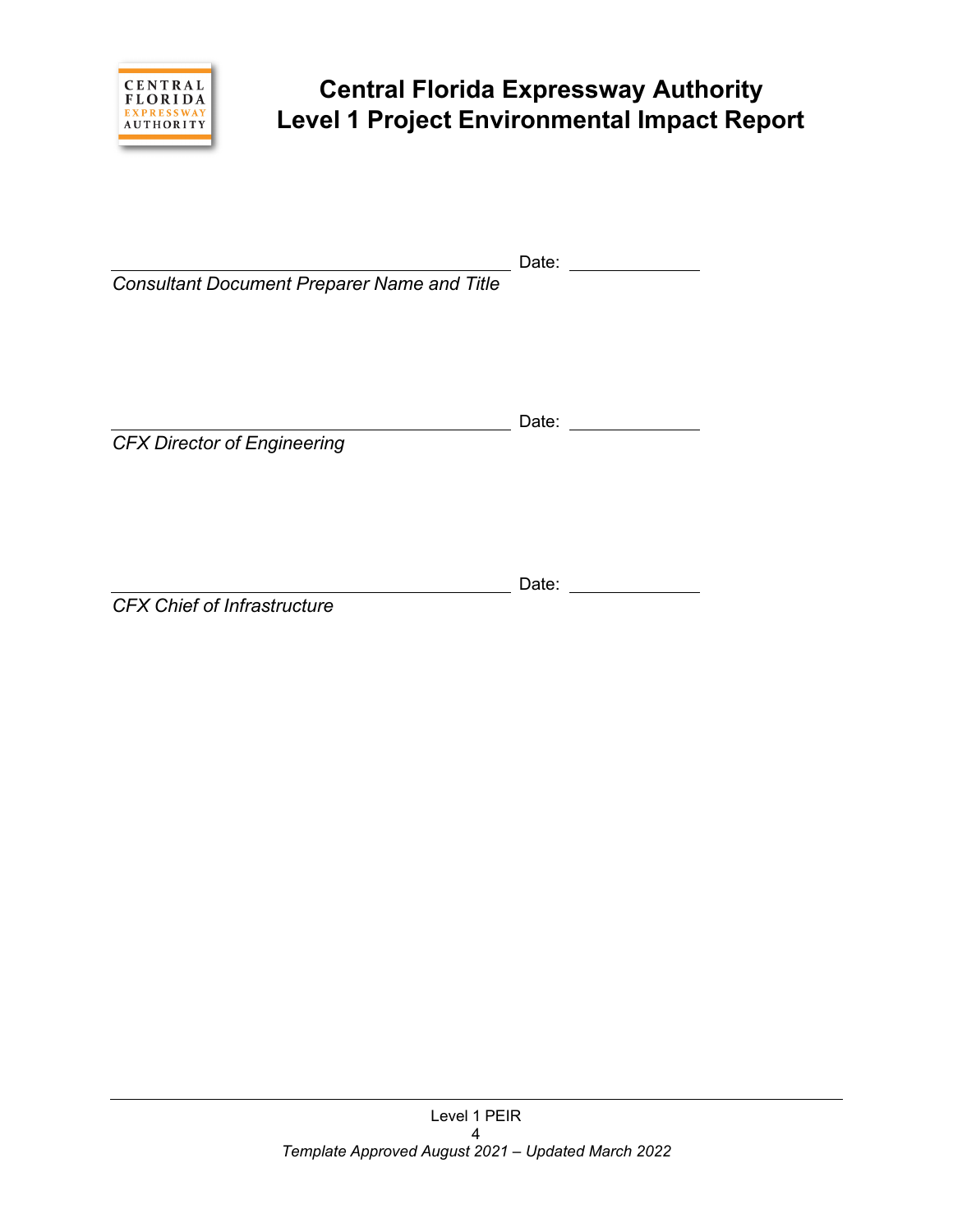

# **1.0 Project Description and Purpose and Need:**

## **a. Project Information**

| Project Name:                                              |  |
|------------------------------------------------------------|--|
| Project Limits:                                            |  |
| County:                                                    |  |
| <b>CFX Project Number /</b><br><b>CFX Contract Number:</b> |  |

## **b. Proposed Improvements:**

## **c. Purpose and Need:**

## **2.0 Environmental Analysis**

| <b>Issues/Resources</b>     |     | <b>Substantial Impacts?*</b> | <b>Supporting</b><br>Information** |        |  |
|-----------------------------|-----|------------------------------|------------------------------------|--------|--|
|                             | Yes | No.                          | Enhance                            | No Inv |  |
| A. Social and               |     |                              |                                    |        |  |
| <b>Economic</b>             |     |                              |                                    |        |  |
| 1. Social                   |     |                              |                                    |        |  |
| 2. Economic                 |     |                              |                                    |        |  |
| 3. Land Use Changes         |     |                              |                                    |        |  |
| 4. Mobility                 |     |                              |                                    |        |  |
| 5. Aesthetic Effects        |     |                              |                                    |        |  |
| 6. Relocation Potential     |     |                              |                                    |        |  |
|                             |     |                              |                                    |        |  |
| <b>B. Cultural</b>          |     |                              |                                    |        |  |
| 1. Historic Sites/Districts |     |                              |                                    |        |  |
| 2. Archaeological Sites     |     |                              |                                    |        |  |
| 3. Recreational Areas and   |     |                              |                                    |        |  |
| <b>Protected Lands</b>      |     |                              |                                    |        |  |
|                             |     |                              |                                    |        |  |
| <b>C. Natural</b>           |     |                              |                                    |        |  |
| 1. Wetlands and other       |     |                              |                                    |        |  |
| <b>Surface Waters</b>       |     |                              |                                    |        |  |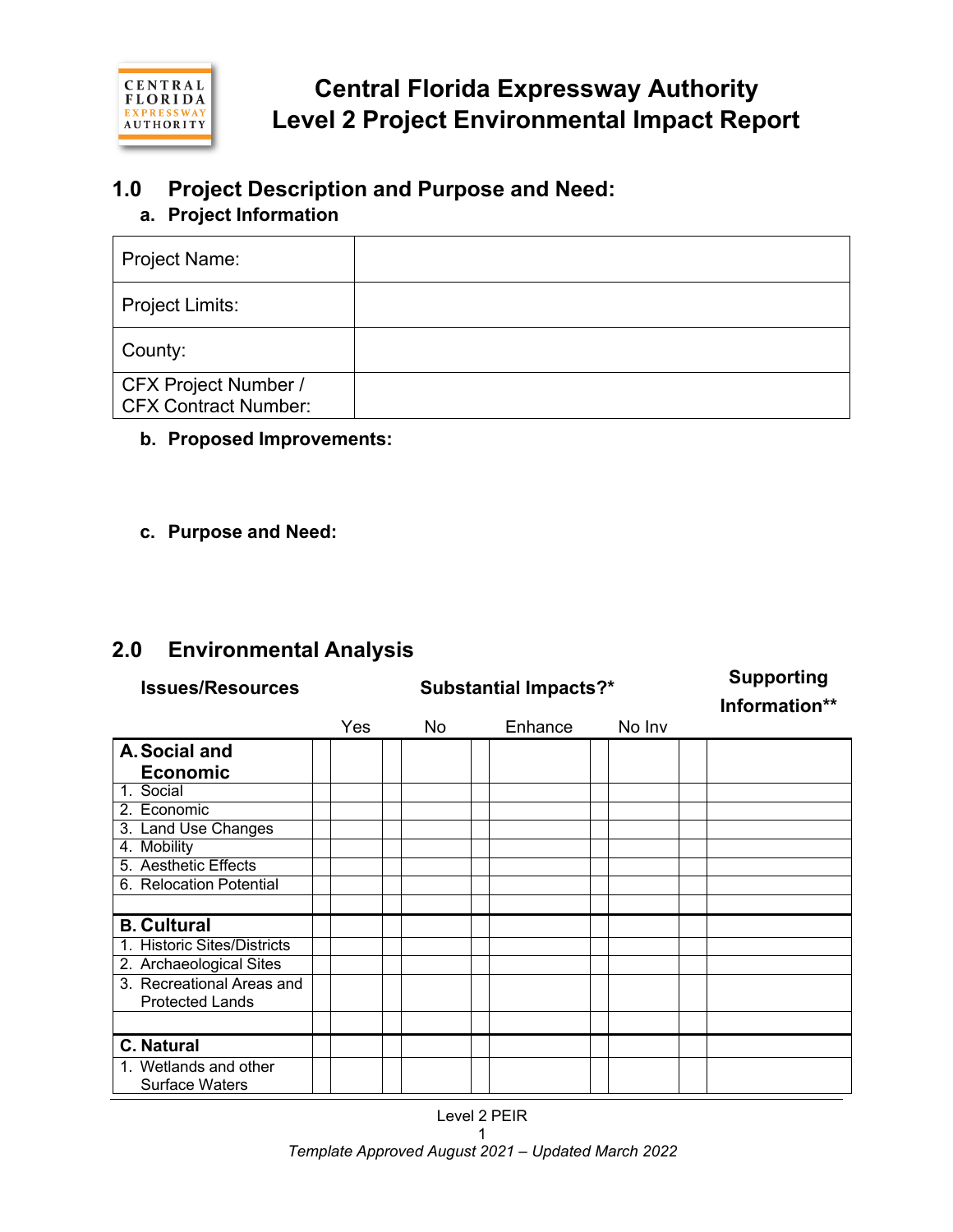

# **Central Florida Expressway Authority Level 2 Project Environmental Impact Report**

| <b>Issues/Resources</b>                                  | <b>Substantial Impacts?*</b> |  |    |  |         |  | <b>Supporting</b><br>Information** |  |
|----------------------------------------------------------|------------------------------|--|----|--|---------|--|------------------------------------|--|
|                                                          | Yes                          |  | No |  | Enhance |  | No Inv                             |  |
| 2. Aquatic Preserves and<br><b>Outstanding FL Waters</b> |                              |  |    |  |         |  |                                    |  |
| 3. Water Resources                                       |                              |  |    |  |         |  |                                    |  |
| 4. Wild and Scenic Rivers                                |                              |  |    |  |         |  |                                    |  |
| 5. Floodplains                                           |                              |  |    |  |         |  |                                    |  |
| 6. Coastal Barrier<br><b>Resources</b>                   |                              |  |    |  |         |  |                                    |  |
| 7. Protected Species and<br>Habitat                      |                              |  |    |  |         |  |                                    |  |
| 8. Essential Fish Habitat                                |                              |  |    |  |         |  |                                    |  |
|                                                          |                              |  |    |  |         |  |                                    |  |
| D. Physical                                              |                              |  |    |  |         |  |                                    |  |
| 1. Highway Traffic Noise                                 |                              |  |    |  |         |  |                                    |  |
| 2. Air Quality                                           |                              |  |    |  |         |  |                                    |  |
| 3. Contamination                                         |                              |  |    |  |         |  |                                    |  |
| 4. Utilities and Railroads                               |                              |  |    |  |         |  |                                    |  |
| 5. Construction                                          |                              |  |    |  |         |  |                                    |  |
| 6. Bicycles and<br>Pedestrians                           |                              |  |    |  |         |  |                                    |  |
| 7. Navigation                                            |                              |  |    |  |         |  |                                    |  |

| <b>Substantial Impacts - Quick Definitions</b> |                           |  |         |                              |  |  |
|------------------------------------------------|---------------------------|--|---------|------------------------------|--|--|
|                                                | Yes:   Substantial Impact |  |         | Enhance:   Enhancement       |  |  |
| No:                                            | No Substantial Impact     |  | No Inv: | Issue absent, no involvement |  |  |

*\*See FDOT PD&E Manual for Further Information.*

*\*\*Supporting information is documented in the referenced attachment(s).*

## **3.0 Anticipated Permits**

- 404 Individual/Standard Dredge and Fill Permit- *(USACE or FDEP 404)*
- Nationwide/General Permit- *(USACE or FDEP 404)*
- \_ Bridge Permit- USCG
- Environmental Resource Permit *(FDEP or WMD)*
- Species
- $\overline{\phantom{a}}$  Other  $\overline{\phantom{a}}$

For guidance on ensuring sufficient information for permitting agencies is included see Section 6 of CFX's PD&E Documentation Guidance.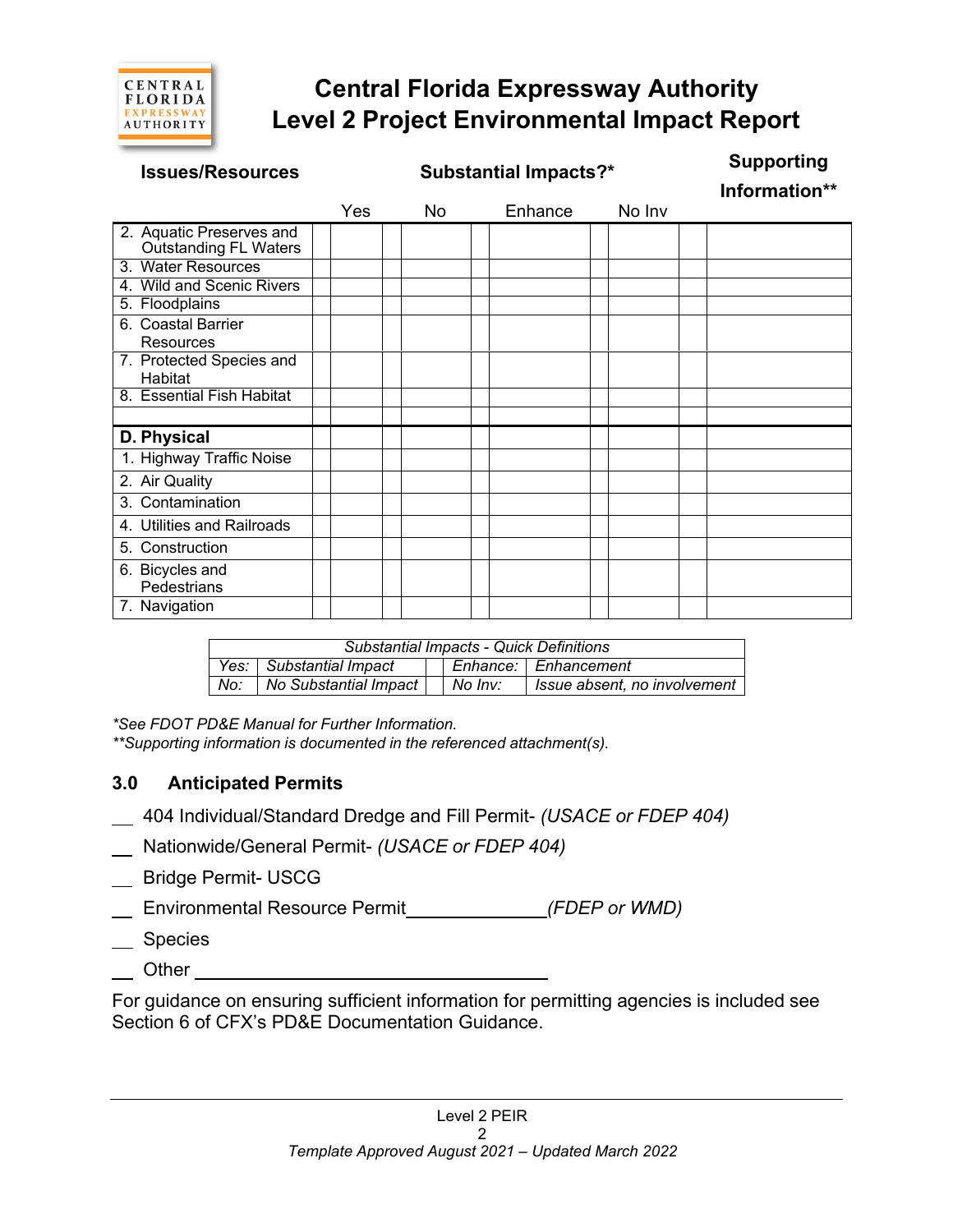

- **4.0 Engineering Analysis**
- **5.0 Commitments**
- **6.0 Selected Alternative**
- **7.0 Approved for Public Availability (Before public hearing when a public hearing is required)**

**/ / Date**

## **8.0 Public Involvement**

- 1. A public meeting is not required.
- 2. A public meeting will be held on (insert date). This draft document is publicly available and comments can be submitted to (insert entity) until (insert date) Contact Information:

Name: Title: Central Florida Expressway Authority 4974 ORL Tower Road Orlando, Florida 32807 Phone: (xxx) xxx-xxxx Email Address:

- 3. A public meeting was held on (insert date) and a meeting summary is available.
- 4. An opportunity for a public meeting was afforded and was documented on (insert date).
- 5. Other public engagement opportunity(ies) provided: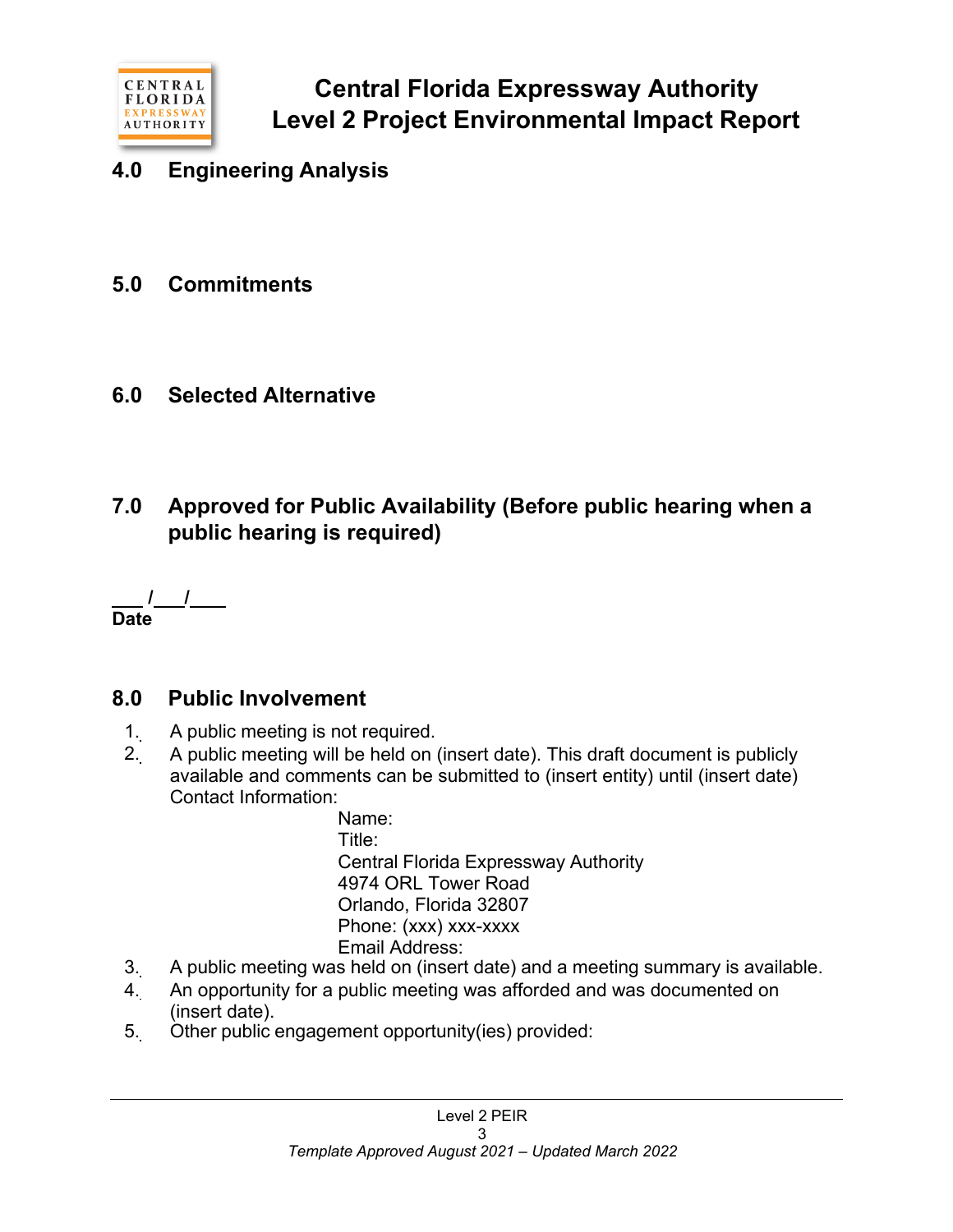

# **Central Florida Expressway Authority Level 2 Project Environmental Impact Report**

# **9.0 Approval of Final Document**

This project has been developed without regard to race, color, national origin, age, sex, religion, disability, or family status.

The final Level 2 PEIR reflects consideration of the Planning Development and Environment Study and Public Involvement.

|                                                    | Date: |
|----------------------------------------------------|-------|
| <b>Consultant Document Preparer Name and Title</b> |       |
| <b>CFX Chief of Infrastructure</b>                 | Date: |
| <b>CFX Executive Director</b>                      | Date: |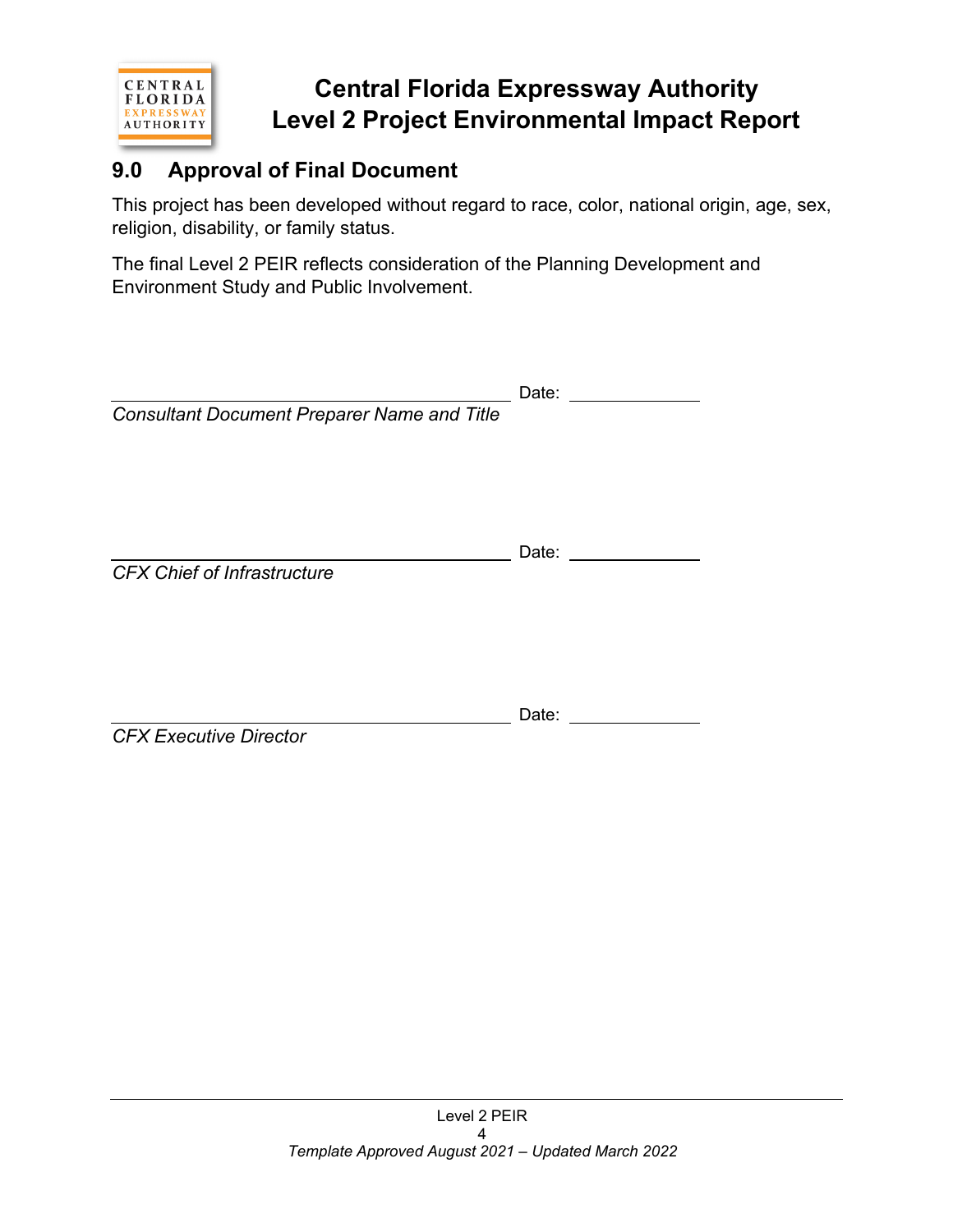

# **1.0 Project Description and Purpose and Need:**

## **a. Project Information**

| Project Name:                                              |  |
|------------------------------------------------------------|--|
| Project Limits:                                            |  |
| County:                                                    |  |
| <b>CFX Project Number /</b><br><b>CFX Contract Number:</b> |  |
| <b>Original Document Type</b><br>and Approval Date:        |  |

## **b. Proposed Improvements (From Original Document):**

## **c. Purpose and Need:**

# **2.0 Changes in Proposed Action and Environmental Impacts**

In this section, describe the changes to the proposed project that have been made since the approval of the environmental document and the resulting impacts. If there are no changes to the proposed project or resulting impacts, include a brief statement to that effect. The types of changes that should be identified here include substantial changes to the proposed design, such as modifications to intersections or interchanges, bridge or culvert changes, stormwater management, right-of-way modifications, or a change in control of access. Changes in the study area, detours or other traffic control measures, or environmental conditions (such as a newly listed threatened or endangered species) should also be discussed.

# **3.0 Conclusion**

The above CFX project and its previous documentation has been re-evaluated. It has been determined that the current proposed action is fundamentally equivalent to the original proposed action. Proposed changes, if any, are noted in Section 2. It has been determined that anticipated social, economic, and environmental impacts were accurately described in the above referenced document(s) unless noted otherwise